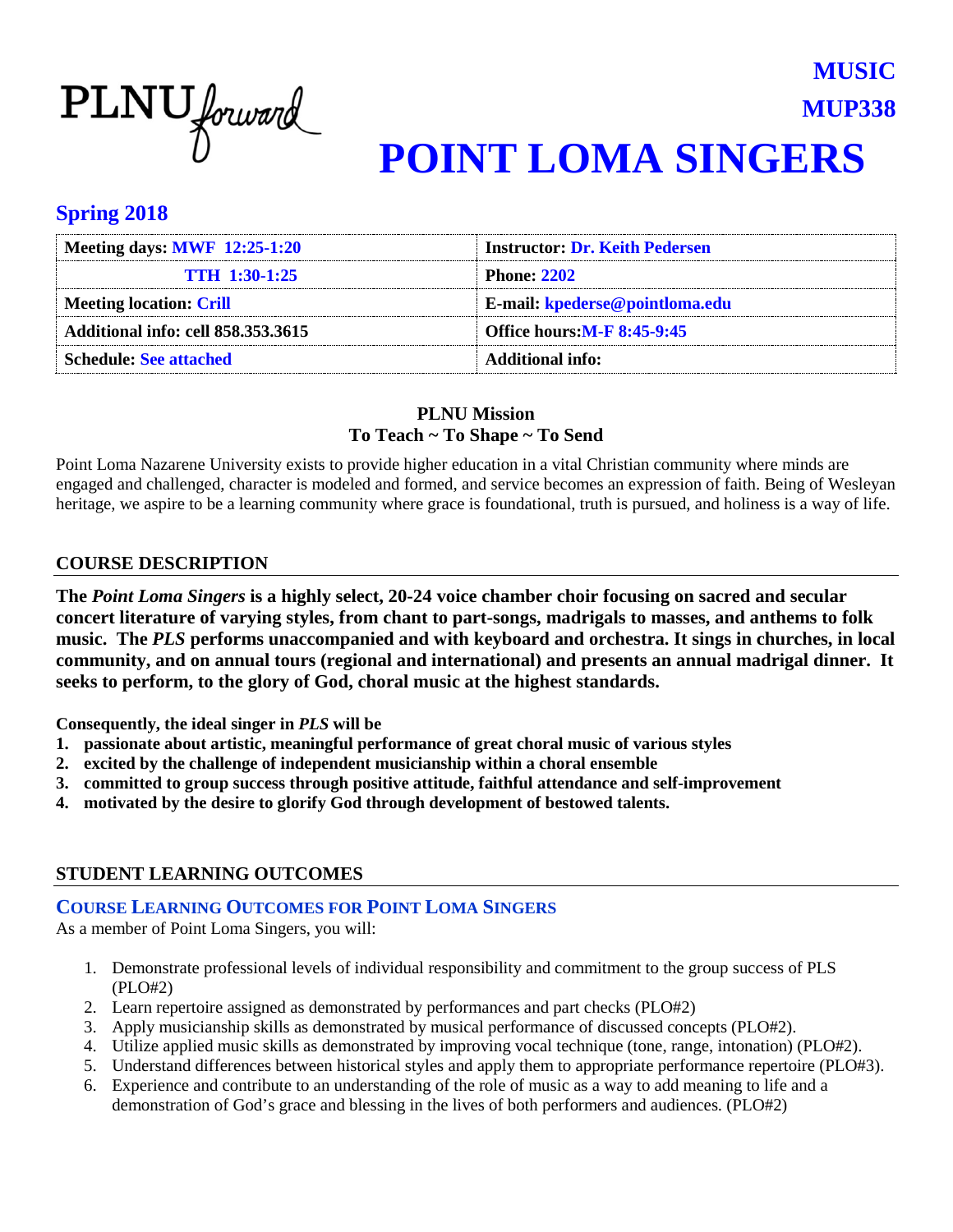#### **UNIVERSITY POLICIES**

- **1. PLNU ACADEMIC HONESTY POLICY:** Students demonstrate academic honesty by doing original work and by giving appropriate credit to the ideas of others. Academic dishonesty is the act of presenting information, ideas, and/or concepts as one's own when in reality they are the results of another person's creativity and effort. Afaculty member who believes a situation involving academic dishonesty has been detected may assign a failing grade for that assignment or examination, or, depending on the seriousness of the offense, for the course. Faculty should follow and students may appeal using the procedure . in the university Catalog. See Academic Policies for definitions of kinds of academic dishonesty and for further policy information.
- **2. PLNU COPYRIGHT POLICY:** Point Loma Nazarene University, as a non-profit educational institution, is entitled by law to use materials protected by the US Copyright Act for classroom education. Any use of those materials outside the class may violate the law.
- **3. PLNU ATTENDANCE AND PARTICIPATION POLICY:** Regular and punctual attendance at all classes is considered essesntial to optimum academic achievement. If the student is absent from more than 10 percent of class meetings, the faculty member can file a written report which may result in de-enrollment. If the absences exceed 20 percent, the student may be de-enrolled without notice until the university drop date or, after that date, receive the appropriate grade for their work and participation. See Academic Policies in the Undergraduate Academic Catalog.

#### **Attendance Policy for Point Loma Nazarene University Music Department**

Students will be advised each term of the schedule of specific ensemble performance obligations they are expected to meet; missing a scheduled performance will result in 1-3 full grades lower (see Attendance/Participation Policy below). It is expected that the ensemble performances will take precedence over outside commitments. Students may only petition an absence penalty for circumstances that are beyond their control such as sickness and personal family matters.

Both scholarship students and music majors in PLS must participate in Choral Union. All 1<sup>st</sup> time PLS singers must participate in Choral Union—Freshmen may choose Vocal Jazz Ensemble in lieu of CU requirement. Rehearsing for CU Monday evenings 7-9:30 instead of T-Th is an option. Students who do not meet this requirement will have their final grade lowered two letter grades and/or scholarship affected.

1. Ensemble grades are based on attendance, attitude, and achievement. Students are required and expected to perform to the utmost of their ability, displaying a professional attitude in rehearsals and concerts.

2. Absences due to illness or of a personal nature should be cleared with the conductor of your assigned ensemble. Requests due to personal injury must be accompanied by medical documentation. Timely reporting will help students to avoid penalties due to absence from rehearsals or concerts.

3. At their discretion, conductors may excuse students from rehearsals or concerts for PLNU activities.

4. At their discretion, conductors will have a choice of lowering up to three full grades for missing a performance event. For example, a missed performance for service club may only be docked by one grade while a spring concert would bring a grade down by three full letter grades.

5. Failure to meet the basic guidelines above may result in a student forfeiting their scholarship.

This policy above, instituted by the PLNU Music Department, states the minimum requirement for all courses. Individual professors **do not** have the option of establishing a more lenient policy; they may, however, establish a more rigorous policy, which is to be described in their course syllabus.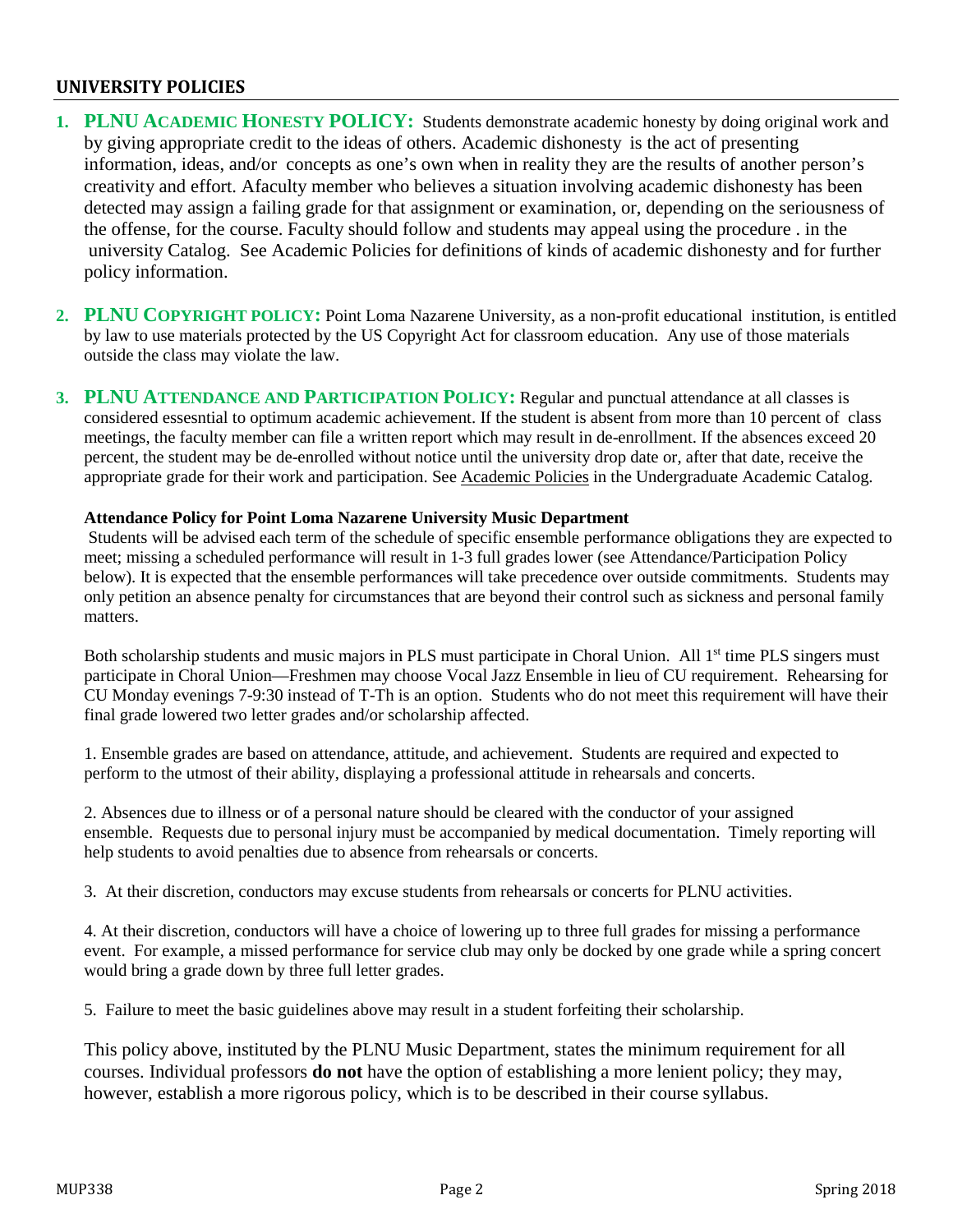- **4. FERPA:** In compliance with federal law, neither PLNU student ID nor social security number should be used in publically posted grades or returned sets of assignments without student written permission. This class will meet the federal requirements by (each faculty member choose one strategy to use: distributing all grades and papers individually; requesting and filing written student permission; or assigning each student a unique class ID number not identifiable on the alphabetic roster.). Also in compliance with FERPA, you will be the only person given information about your progress in this class unless you have designated others to receive it in the "Information Release" section of the student portal. See [Policy Statements](http://www.pointloma.edu/experience/academics/catalogs/undergraduate-catalog/policy-statements) in the undergrad student catalog.
- **5. ACADEMIC ACCOMMODATIONS:** If you have a diagnosed disability, please contact PLNU's Disability Resource Center (DRC) within the first two weeks of class to demonstrate need and to register for accommodation by phone at 619.849.2486 or by 3-mail at [DRC@pointloam.edu.](mailto:DRC@pointloam.edu) See [Disability Resource Center](http://www.pointloma.edu/experience/academics/catalogs/undergraduate-catalog/point-loma-education/academic-policies) for additional information.

#### **COURSE REQUIREMENTS, POLICIES & GUIDELINES**

#### **1.** *Rehearsals*:

1st Quad: MWF—Crill Hall; T-Th—CM128 2nd Quad: MWF—Crill Hall: T-Th—CM115

#### **2.** *Concert Dress* **(see following as well)**:

Women: black choir dress and pearls (\$110; used may be available), black dress shoes and hose. Men: black tuxedo, white wing-tip shirt, black bow tie and vest (\$155-\$265), black dress shoes and black socks. Suggestions for purchase are available.

All singers will also purchase T-shirts (around \$20). You will be fitted by Betsy Northam by Friday, Sept. 2, and pay her by Sept. 16. Any concerns about outfits and/or payment should be brought up with the director at once.

#### **3.** *Calendar*:

*Point Loma Singers* must have priority in your calendar for all rehearsals and performances. You are responsible for resolving conflicts well in advance of the event. *PLS* members are responsible for obtaining a *Point Loma Singers* calendar and living by it. Additional concerts may be added with one month's notice; choir approval will be sought if lead time is less than one month.

#### **4.** *Membership*:

*PLS* members will commit to the choir for the entire year. Their class and work schedules should be clear for both semesters. Schedule conflicts must be resolved with director prior to admittance. Special considerations are a privilege, and students admitted under special consideration must fulfill the requirements expected of all students.

#### **5.** *Music*:

Each member of PLS will be assigned their own folder with music. This music is provided at no charge, but it is the responsibility of each singer. All music and folders MUST be returned at the end of the year. Grades may be affected if music is not returned. If you are missing your music or folder, please let the librarian know ASAP.

#### **6.** *University Responsibility*:

*PLS* members must commit to making acceptable progress in their other classes. They should assume perfect attendance in all classes even the day after concerts or tours. You are responsible for class work even during absence for concerts.

#### **7.** *Department Participation*:

*PLS* and *CC* members provide leadership for Choral Union and VJE as in I. See following for concert schedule.

#### **8.** *Classroom Decorum*:

Please manage your electronic devices appropriately and with consideration for others. All electronic devices should be turned off for rehearsals and stored for performances. Please dress in appropriate academic attire out of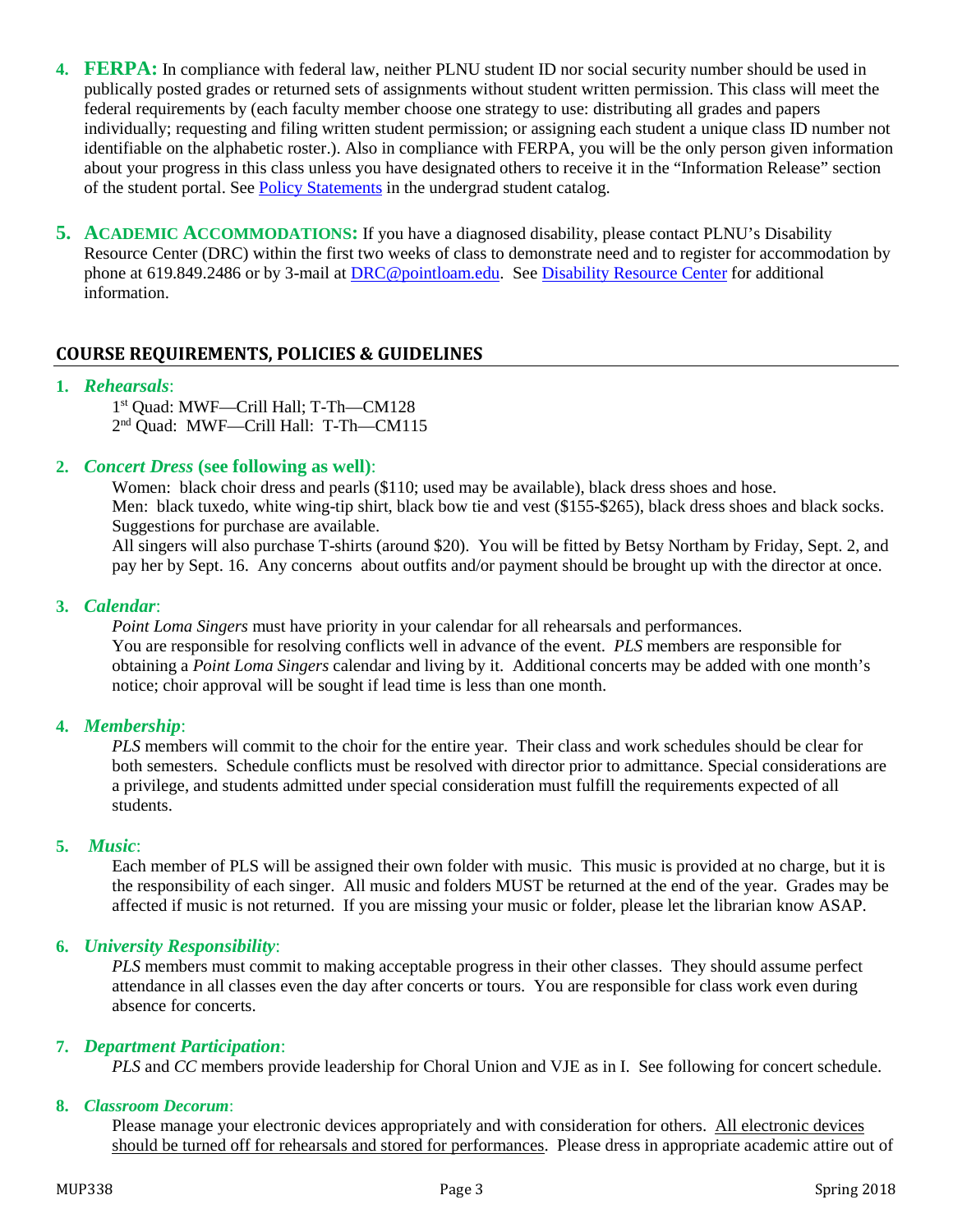consideration for others in our class. I do reserve the right to ask you to leave the classroom if I believe your attire to be offensive and/or an obstacle to a positive learning and teaching environment.

#### **9.** *Email, Canvas and Facebook*:

You are responsible for checking your *PLNU email account* and *Canvas* regularly for electronic messages from me (and sometimes from your classmates). You are fully accountable for all course material, announcements, communications that are distributed via email; and I will send messages only to your Point Loma email address. Please let me know if you encounter any technical problems with email. Some communications may come through the PLS 2016-17 Facebook Group as well.

#### **ASSESSMENT AND GRADING**

Grading is based on attendance, attitude and participation. The grade may be lowered one level per absence after three. An unexcused absence from a concert is unacceptable. Your grade will be based on the quality of your work in these areas:

| $\bullet$ Attendance  | 70% |
|-----------------------|-----|
| • Contribution        | 10% |
| • Assignments/quizzes | 20% |

Your work will not be graded on a curve. A traditional US scale will be used.

- **A** indicates exceptional commitment and/or contribution (most students achieve this)
- **B** indicates good commitment and/or contribution (a few students may achieve this)
- **C** indicates satisfactory/average commitment and/or contribution (students achieving this may not be asked to return to PLS)
- **D** poor commitment and/or contribution (any student achieving this will not be asked to return to PLS)
- **F** indicates unsatisfactory and/or contribution (any student achieving this will not be asked to return to PLS)

| <b>PERCENT</b> | <b>GRADE</b>  |
|----------------|---------------|
| 93-100         | A             |
| 90-92          | $A-$          |
| 88-89          | $B+$          |
| 83-87          | B             |
| 80-82          | $B -$         |
| 78-79          | $C+$          |
| 73-77          | $\mathcal{C}$ |
| 70-72          | $C-$          |
| 68-69          | $D+$          |
| 63-67          | D             |
| 60-62          | $D-$          |
| $0 - 59$       | F             |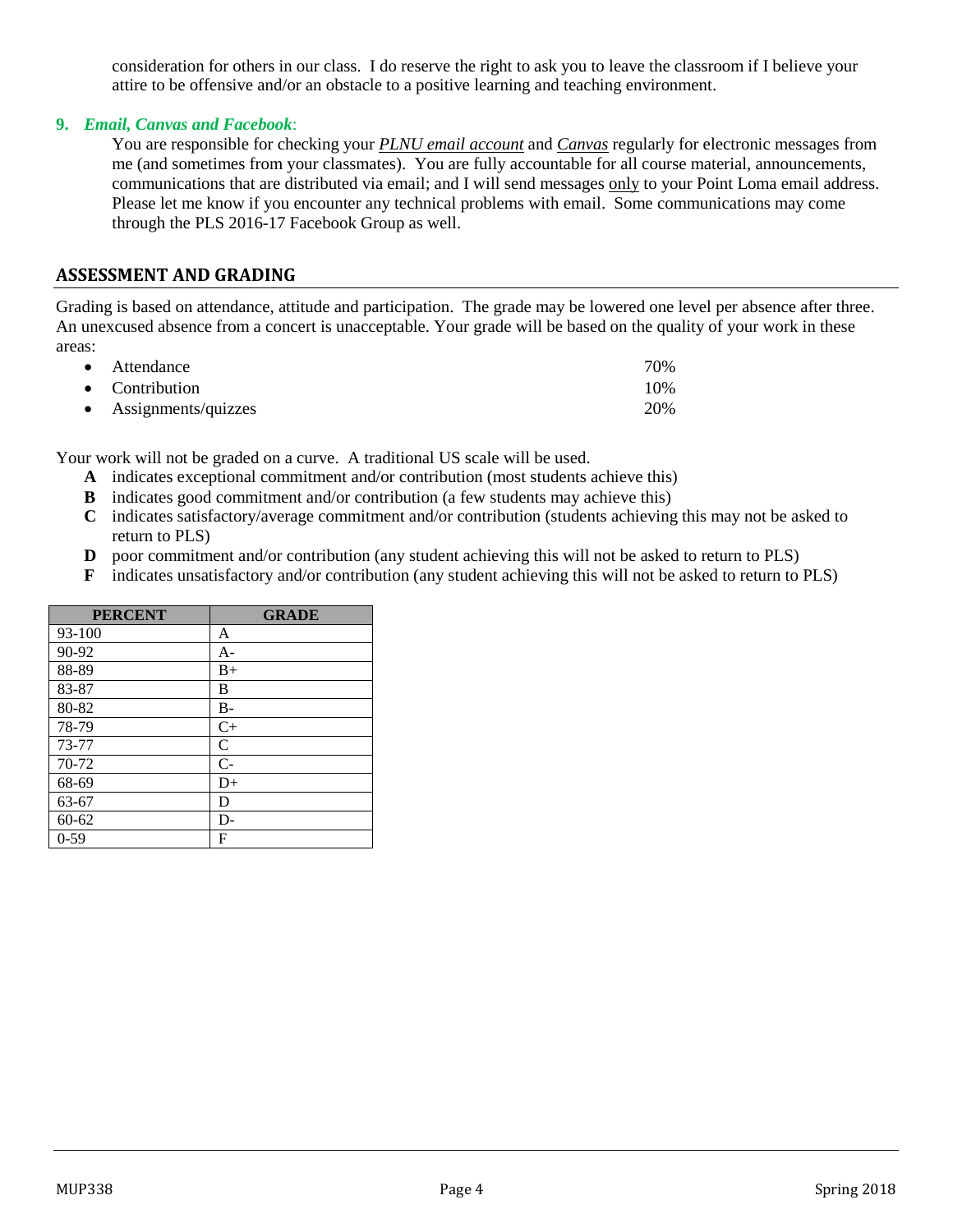## **2018 PLS Spring Schedule**

**The** *POINT LOMA SINGERS* **maintains an active performing schedule. As it is a chamber ensemble, often with 1-2 on a part, each singer is important. Please clear the following schedule, remembering that one or two dates may be changed and others added.** 

| <b>Jan 26-27</b> | <b>Retreat: Location TBA</b> (Friday, 4:00PM – Saturday, 6:00PM; OC)         |
|------------------|------------------------------------------------------------------------------|
| <b>Feb 11</b>    | La Jolla Presbyterian Church (7:30AM-12:45PM)                                |
| Feb 25           | <b>PLS/VJE Concert</b> (OC: Escondido FUMC; 4:00-2:10-7:00)                  |
|                  | March 2-5 Mini-tour to AZ. Details TBA                                       |
| Mar $23$         | PLS Homecoming concert (Friday, 6:15PM-9:00, 7:30 concert; Crill)            |
| Apr $4-5$        | <b>Madrigal Dinner Rehearsals (7:00PM-11:00)</b>                             |
| <b>Apr 6-7</b>   | <b>Madrigal Dinner</b> (6:30PM call; Crill, 7:30 concert)                    |
| Apr $15$         | <b>PLS Concert</b> (2:00 PM-7:00; 4:00 concert OC- Village Church Pres, RSF) |
| Apr $16$         | <b>CU rehearsal: Crill Hall</b> (7:00PM-9:00)                                |
| Apr $21$         | Choral Union dress rehearsal: Crill (9:30AM-12:45PM)                         |
| Apr $22$         | Choral Union Concert: Crill (1:45PM Call; 3:00PM concert)                    |
| Apr $30$         | <b>Recording Monday</b> (10:30PM-1:00)                                       |
| May 5            | Graduation Service (stay on campus until 1:00 P.M.)                          |

**OC=off campus**

### **PLS SINGING CONCEPTS**

| WEEK One: Energy (I talk like this/but I sing like this) WEEK Three: Energy |                           |  |
|-----------------------------------------------------------------------------|---------------------------|--|
| Breathing: push air out                                                     | <b>Breathing (longer)</b> |  |
| <b>Pulsing</b>                                                              | <b>Pulsing</b>            |  |
| Cresc. to cut-offs                                                          | <b>Forward motion</b>     |  |
| Project consonants on the beat                                              | Sol fege                  |  |
| Word stress in music                                                        | H.S                       |  |
| <b>WEEK Two: Energy</b>                                                     | <b>WEEK Four:</b>         |  |
| Breathing (in low and slow)                                                 | <b>Dynamics</b>           |  |
| Vowels (Neuen): dark/bright; round/vertical                                 | <b>Articulations</b>      |  |
| On/off the beat                                                             |                           |  |
| Cresc. to cut offs                                                          |                           |  |
| <b>Pulsing</b>                                                              | <b>WEEK Five:</b>         |  |
| <b>Placement</b>                                                            | <b>Stagger breathing</b>  |  |

**Chords Long phrases**